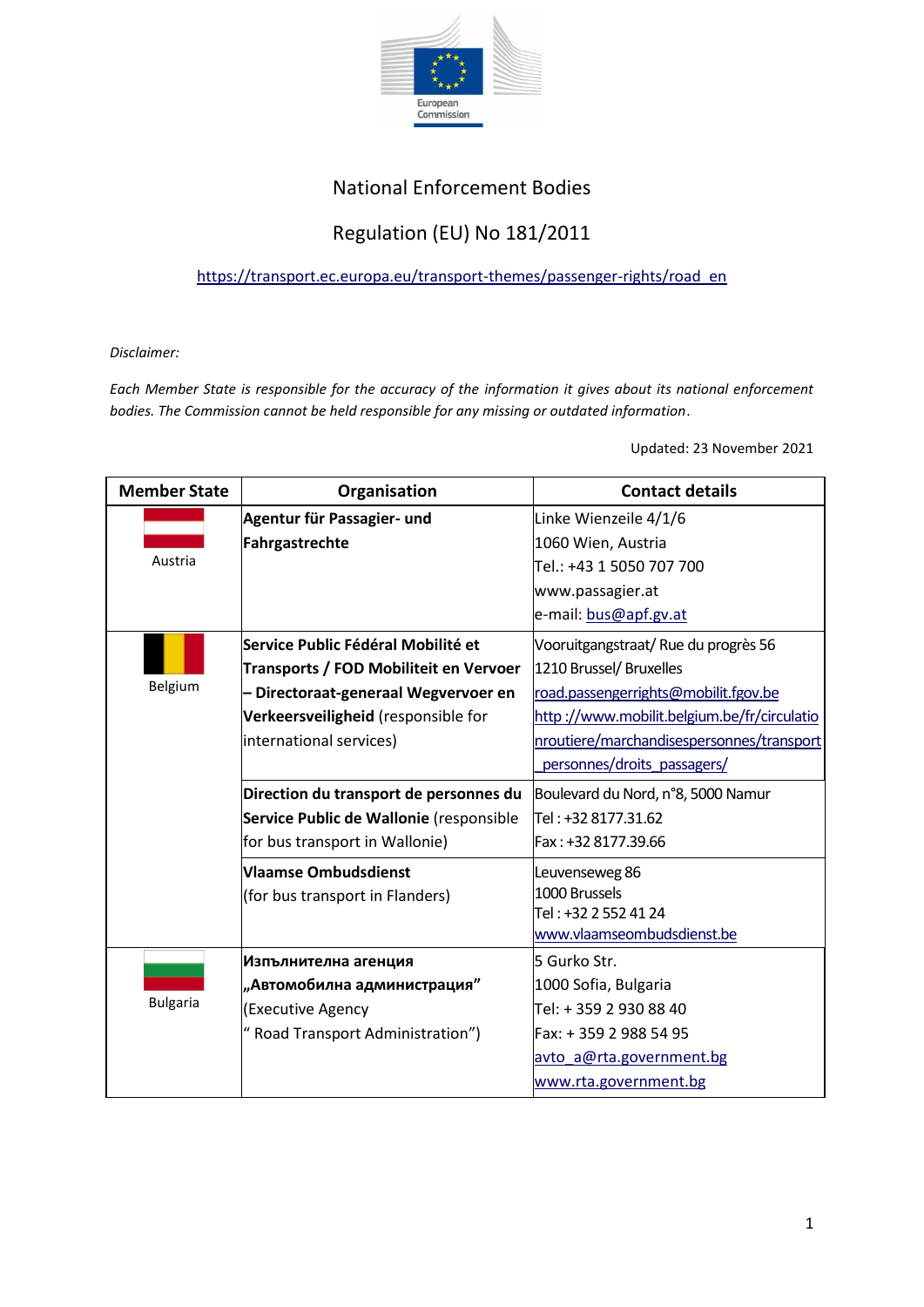

| <b>Member State</b> | Organisation                                              | <b>Contact details</b>               |
|---------------------|-----------------------------------------------------------|--------------------------------------|
| 989                 | Ministarstvo pomorstva, prometa                           | Prisavlje 14                         |
|                     | i infrastructure -Sektor cestovnog                        | 10000 Zagreb (Croatia)               |
| Croatia             | prometa                                                   | Tel: +385 1 6169 050                 |
|                     | (Ministry of Maritime Affairs, Transport                  | Fax: +385 1 6195 941                 |
|                     | and Infrastructure -Sector for Road                       | PravaPutnika.cestovni@mppi.hr        |
|                     | Traffic)                                                  | http://mppi.hr                       |
|                     |                                                           | http://mppi.hr/default.aspx?id=19559 |
|                     | Υπουργείου Συγκοινωνιών και Έργων                         | Tel.: +357-22800288                  |
|                     | (Ministry of Communications and Works) Fax: +357-22776266 |                                      |
| Cyprus              |                                                           | permsec@mcw.gov.cy                   |
|                     |                                                           | www.mcw.gov.cy                       |
|                     |                                                           |                                      |
|                     | Ministerstvo dopravy                                      | nábř. L. Svobody 1222/12             |
|                     | (Ministry of Transport)                                   | 110 15 Praha 1                       |
| Czech Republic      | responsible for international services                    | posta@mdcr.cz                        |
|                     |                                                           | www.mdcr.cz                          |
|                     | In other matters concerning bus and                       |                                      |
|                     | coach passenger rights the regional                       |                                      |
|                     | authorities are responsible:                              |                                      |
|                     | Krajský úřad Středočeského kraje                          | Zborovská 11                         |
|                     | odbor dopravy                                             | 150 21 PRAHA 5                       |
|                     | Krajský úřad Plzeňského kraje                             | Škroupova 18                         |
|                     | odbor dopravy a SH                                        | 306 13 PLZEŇ                         |
|                     | Krajský úřad Ústeckého kraje                              | Velká Hradební 3118/48               |
|                     | odbor dopravy a SH                                        | 400 02 ÚSTÍ NAD LABEM                |
|                     |                                                           |                                      |
|                     | Krajský úřad Královéhradeckého kraje                      | Pivovarské náměstí 1245              |
|                     | odbor dopravy a SH                                        | 500 03 HRADEC KRÁLOVÉ                |
|                     | Krajský úřad kraje Vysočina                               | Žižkova 57                           |
|                     | odbor dopravy a SH                                        | 587 33 JIHLAVA                       |
|                     | Krajský úřad Olomouckého kraje                            | Jeremenkova 40a                      |
|                     | odbor dopravy a SH                                        | 779 11 OLOMOUC                       |
|                     | Krajský úřad Zlínského kraje                              | tř. Tomáše Bati 21                   |
|                     | odbor dopravy a SH                                        | 761 90 ZLÍN                          |
|                     | Krajský úřad Jihočeského kraje                            | U Zimního stadionu 1952/2            |
|                     | odbor dopravy a SH                                        | 370 76 ČESKÉ BUDĚJOVICE              |
|                     | Krajský úřad Karlovarského kraje                          | Závodní 353/88                       |
|                     | odbor dopravy a SH                                        | 360 21 KARLOVY VARY                  |
|                     |                                                           |                                      |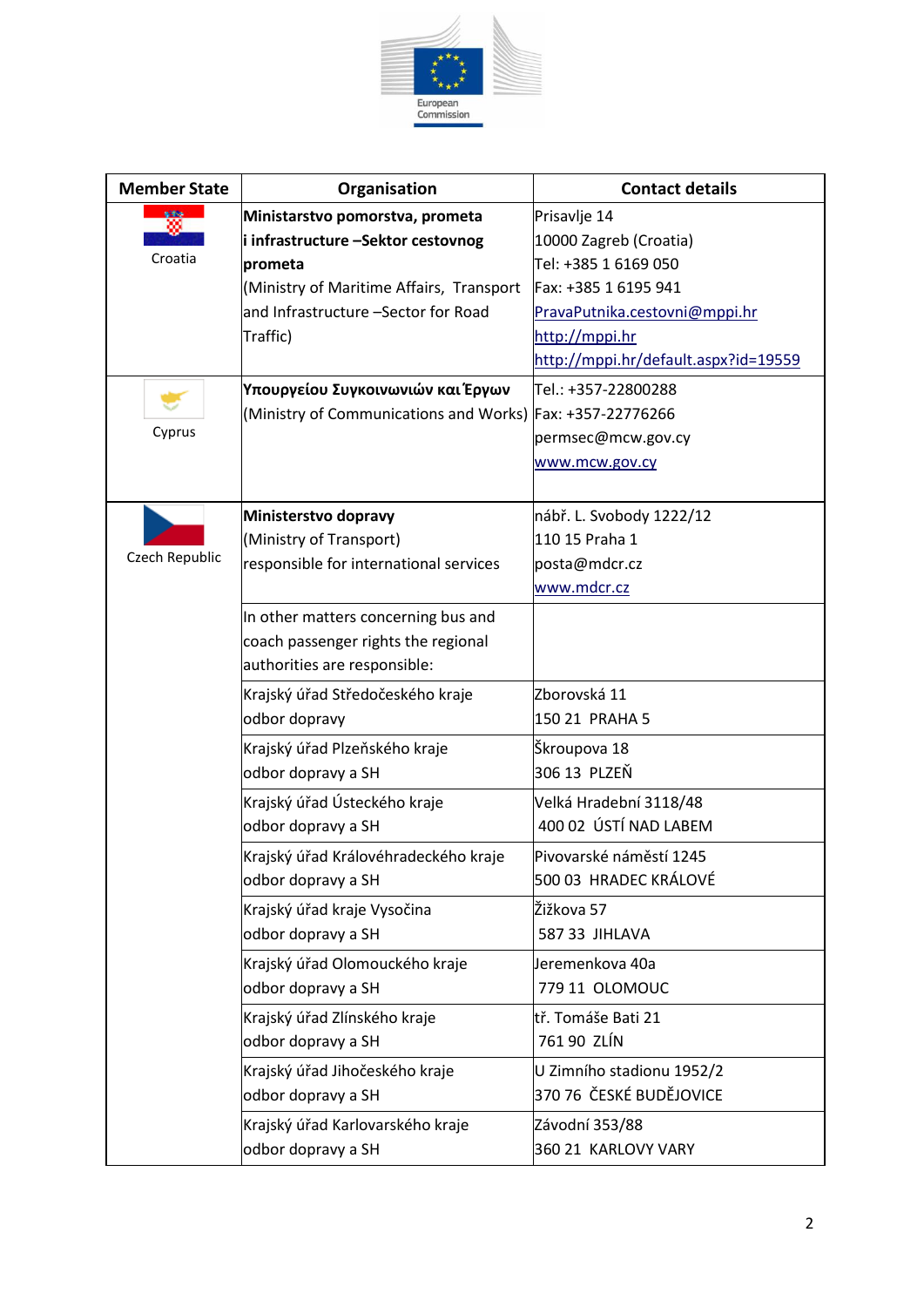

| <b>Member State</b> | Organisation                                                    | <b>Contact details</b>                                |
|---------------------|-----------------------------------------------------------------|-------------------------------------------------------|
|                     | Krajský úřad Libereckého kraje                                  | U Jezu 642/2a                                         |
|                     | odbor dopravy                                                   | 460 01 LIBEREC                                        |
|                     | Krajský úřad Pardubického kraje                                 | Komenského nám. 125                                   |
|                     | odbor dopravy, SH a investic                                    | 532 11 PARDUBICE                                      |
|                     | Krajský úřad Jihomoravského kraje                               | Žerotínovo nám. 3/5                                   |
|                     | odbor dopravy                                                   | 601 82 BRNO                                           |
|                     | Krajský úřad                                                    | 28. října 117                                         |
|                     | Moravskoslezského kraje                                         | 702 18 OSTRAVA                                        |
|                     | odbor dopravy a SH                                              |                                                       |
|                     | Magistrát hlavního města Prahy                                  | Jungmannova 35/29                                     |
|                     | odbor dopravy                                                   | 110 00 PRAHA 1                                        |
|                     | <b>Ankenævnet for Bus, Tog og Metro</b>                         | Gl. Køge Landevej 3                                   |
|                     | (The Appeal Board for Bus, Train and                            | 2500 Valby                                            |
| Denmark             | Metro)                                                          | Tel.: +45 3613 1891                                   |
|                     | deals with complaints of passengers who                         | mail@abtm.dk                                          |
|                     | are considered as consumers under                               | www.abtm.dk                                           |
|                     | Danish Law                                                      |                                                       |
|                     | Færdselsstyrelsen                                               | Sorsigvej 35                                          |
|                     | (Danish Road Traffic Authority)                                 | 6760 Ribe                                             |
|                     | deals with complaints of passengers who $ Te $ .: +45 7221 8899 |                                                       |
|                     | are not considered as consumers under                           | info@fstyr.dk                                         |
|                     | Danish Law                                                      | www.fstyr.dk                                          |
|                     |                                                                 |                                                       |
|                     | <b>Tarbijakaitseamet</b>                                        | Endla 10a, 10142 Tallinn, Estonia                     |
| Estonia             | (Consumer Protection Board of Estonia)                          | Tel: +372 620 1707                                    |
|                     |                                                                 | Fax: +372 620 1701                                    |
|                     |                                                                 | info@ttja.ee<br>www.ttja.ee                           |
|                     |                                                                 |                                                       |
|                     | Kuluttaja-asiamies                                              | POB <sub>5</sub>                                      |
| Finland             | Kilpailu- ja kuluttajavirasto<br>(Consumer Ombudsman            | FI - 00531 Helsinki, Finland<br>Tel. +358 29 505 3000 |
|                     | Competition and Consumer Authority)                             |                                                       |
|                     | Supervision of the interests of consumers www.kkv.fi            | kirjaamo@kkv.fi                                       |
|                     | on a collective level (no handling of                           |                                                       |
|                     | individual cases):                                              |                                                       |
|                     |                                                                 |                                                       |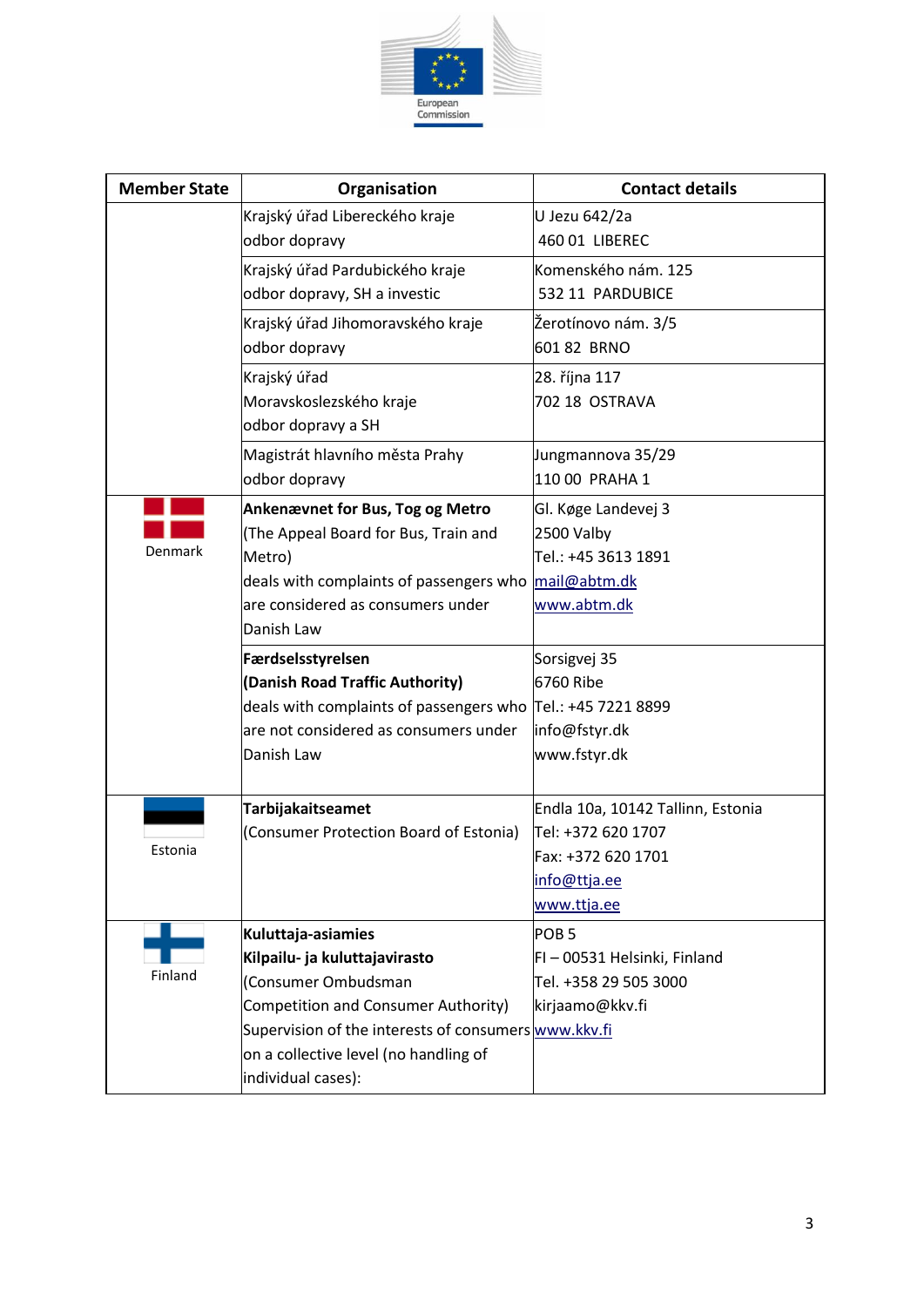

| <b>Member State</b> | Organisation                                                              | <b>Contact details</b>                 |
|---------------------|---------------------------------------------------------------------------|----------------------------------------|
|                     | Kuluttajariitalautakunta                                                  | P.O. Box 306                           |
|                     | (Consumer Disputes Board)                                                 | FI-00531 Helsinki, Finland             |
|                     | Complaints from private consumers                                         | Tel. +358 29 566 5200                  |
|                     |                                                                           | kril@oikeus.fi                         |
|                     |                                                                           | www.kuluttajariita.fi                  |
|                     | Complaints from business travellers and                                   | P.O. Box 320                           |
|                     | PRM-passengers:                                                           | FI-00059 TRAFICOM, Finland             |
|                     | The Finnish Transport and                                                 | Tel.: +358 29 534 5000                 |
|                     | Communications Agency (Traficom)                                          | kirjaamo@trafi.fi                      |
|                     | kirjaamo@traficom.fi                                                      | https://www.traficom.fi/en/            |
|                     | Kumpulantie 9, 00520                                                      |                                        |
|                     | PO Box 320, FI-00059 TRAFICOM                                             |                                        |
|                     |                                                                           |                                        |
|                     | Ministère de l'Economie et des Finances 59, boulevard Vincent Auriol      |                                        |
|                     | Direction Générale de la Concurrence,                                     | 75703 Paris Cedex 13                   |
| France              | de la Consommation et de la Répression $ T\acute{e} $ : +33 1 40 04 04 04 |                                        |
|                     | des Fraudes (DGCCRF) - Sous-direction                                     |                                        |
|                     | des services et des réseaux - Bureau des                                  |                                        |
|                     | transports, du tourisme et du secteur                                     |                                        |
|                     | automobile                                                                |                                        |
|                     | (Ministry of Economy and Finance)                                         |                                        |
|                     | Eisenbahn-Bundesamt (EBA) (The                                            | Heinemannstraße 6                      |
|                     | <b>Federal Railway Authority)</b>                                         | 53175 Bonn, Germany                    |
| Germany             |                                                                           | Telefax: +49 228 9826-9199             |
|                     |                                                                           | fahrgastrechte@eba.bund.de             |
|                     |                                                                           |                                        |
|                     |                                                                           | https://www.eba.bund.de/DE/Themen/F    |
|                     |                                                                           | ahrgastrechte/fahrgastrechte node.html |
|                     |                                                                           | ;jsessionid=F807330C4099D4E283D4308    |
|                     |                                                                           | B6AEA31A3.live11294                    |
|                     |                                                                           | https://www.eba.bund.de/EN/Passenger   |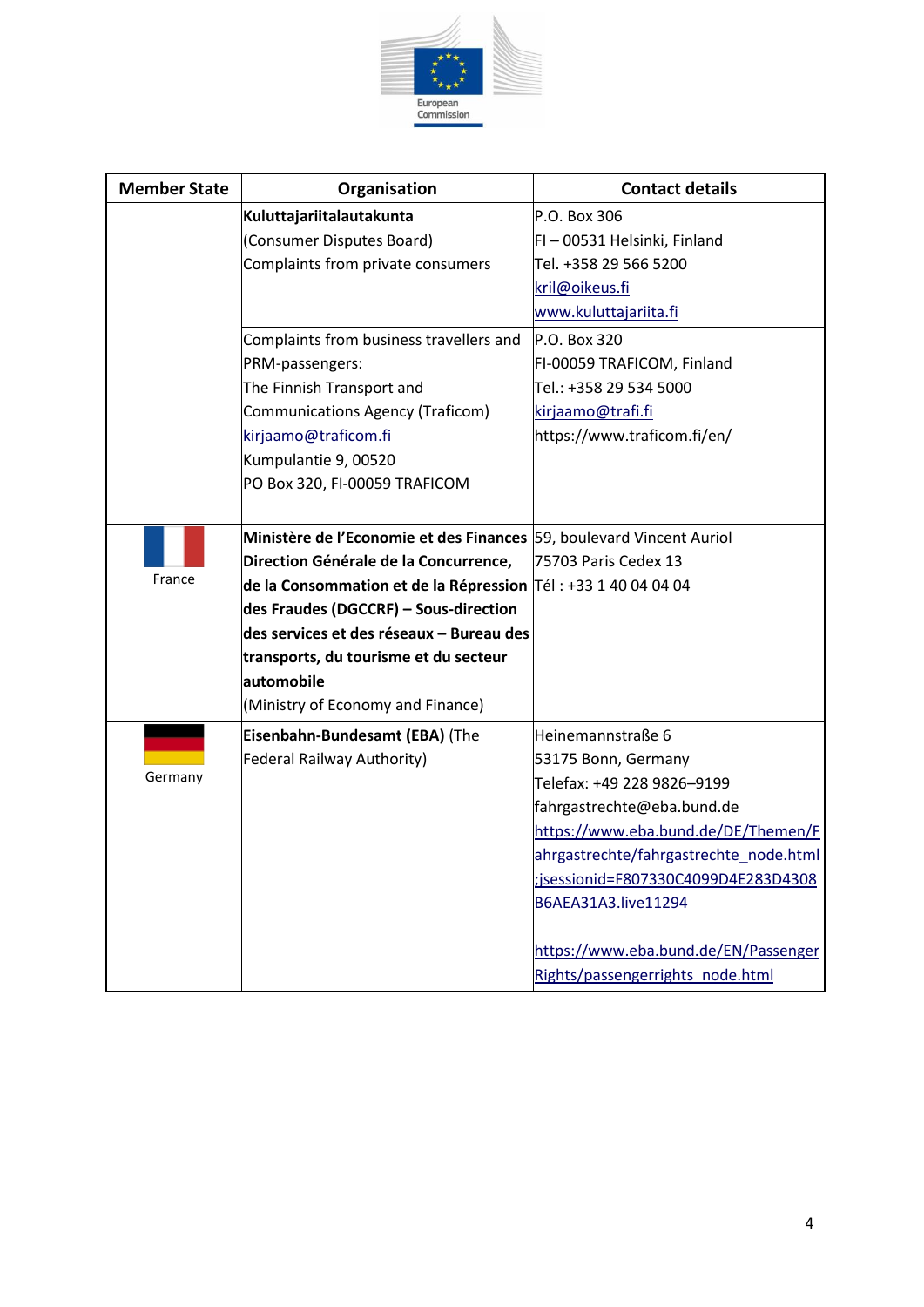

| <b>Member State</b> | Organisation                                                                                                                                                                                                                                                                  | <b>Contact details</b>                                                                                                                           |
|---------------------|-------------------------------------------------------------------------------------------------------------------------------------------------------------------------------------------------------------------------------------------------------------------------------|--------------------------------------------------------------------------------------------------------------------------------------------------|
| Greece              | ΓΕΝΙΚΗ /ΝΣΗ ΜΕΤΑΦΟΡΩΝ ΤΟΥ<br>ΥΠΟΥΡΓΕΙΟΥ ΟΙΚΟΝΟΜΙΑΣ,<br>ΥΠΟΔΟΜΩΝ, ΝΑΥΤΙΛΙΑΣ ΚΑΙ<br>ΤΟΥΡΙΣΜΟΥ<br>/ΝΣΗ ΕΠΙΒΑΤΙΚΩΝ ΜΕΤΑΦΟΡΩΝ<br>(GENERAL ADMINISTRATION OF<br>TRANSPORT - MINISTRY OF ECONOMY,<br>INFRASTRUCTURE, SHIPPING AND<br>TOURISM DIRECTORATE FOR PASSENGER<br>TRANSPORT) | 2, ANASTASEOS STR., & TSIGANTE, GR<br>10191, PAPAGOS, ATTICA, GREECE<br>E-MAIL: DEPM@YME.GOV.GR<br>FAX: +30 210 6508451                          |
|                     | ΟΡΓΑΝΙΣΜΟΣ ΑΣΤΙΚΩΝ ΣΥΓΚΟΙΝΩΝΙΩΝ<br><b>ΑΘΗΝΩΝ</b> (ATHENS URBAN TRANSPORT<br>ORGANIZATION)<br>(COMPLAINT HANDLING FOR SERVICES<br>IN THE ATTICA REGION)                                                                                                                        | METSOVOU 15, 10682, ATHENS, GREECE<br>TEL: +302108200999<br>EMAIL: OASA@OASA.GR                                                                  |
| Hungary             | Ministry for Innovation and Technology  H-1066 Budapest<br>Department for Market Surveillance and Teréz krt 38.<br><b>Passenger Rights</b>                                                                                                                                    | Postal address: H-1440 Budapest, P.O.<br>Box 1.<br>Tel:+36-1-373 1405<br>e-mail: puf@itm.gov.hu                                                  |
| Ireland             | <b>National Transport Authority</b>                                                                                                                                                                                                                                           | Dun Sceine<br><b>Harcourt Lane</b><br>Dublin 2, Ireland<br>info@nationaltransport.ie<br>www.nationaltransport.ie                                 |
| Italy               | AUTORITA' DI REGOLAZIONE DEI<br><b>TRASPORTI (ART)</b><br>(Transport Regulation Authority)                                                                                                                                                                                    | VIA NIZZA N. 230 – 10126 Torino<br>Tel:+390111912550<br>http://www.autorita-trasporti.it/<br>pec@pec.autoritatrasporti.it                        |
| Latvia              | VSIA Autotransporta direkcija<br>(The Road Transport Administration)                                                                                                                                                                                                          | atd@atd.lv                                                                                                                                       |
| Lithuania           | Valstybinė vartotojų teisių apsaugos<br>tarnyba<br><b>State Consumer Rights Protection</b><br>Authority (for submission of complaints)                                                                                                                                        | Vilniaus str. 25, LT-01402 Vilnius<br>Republic of Lithuania<br>Tel.: +370 5 262 6751<br>Fax: +370 5 279 1466<br>tarnyba@vvtat.lt<br>www.vvtat.lt |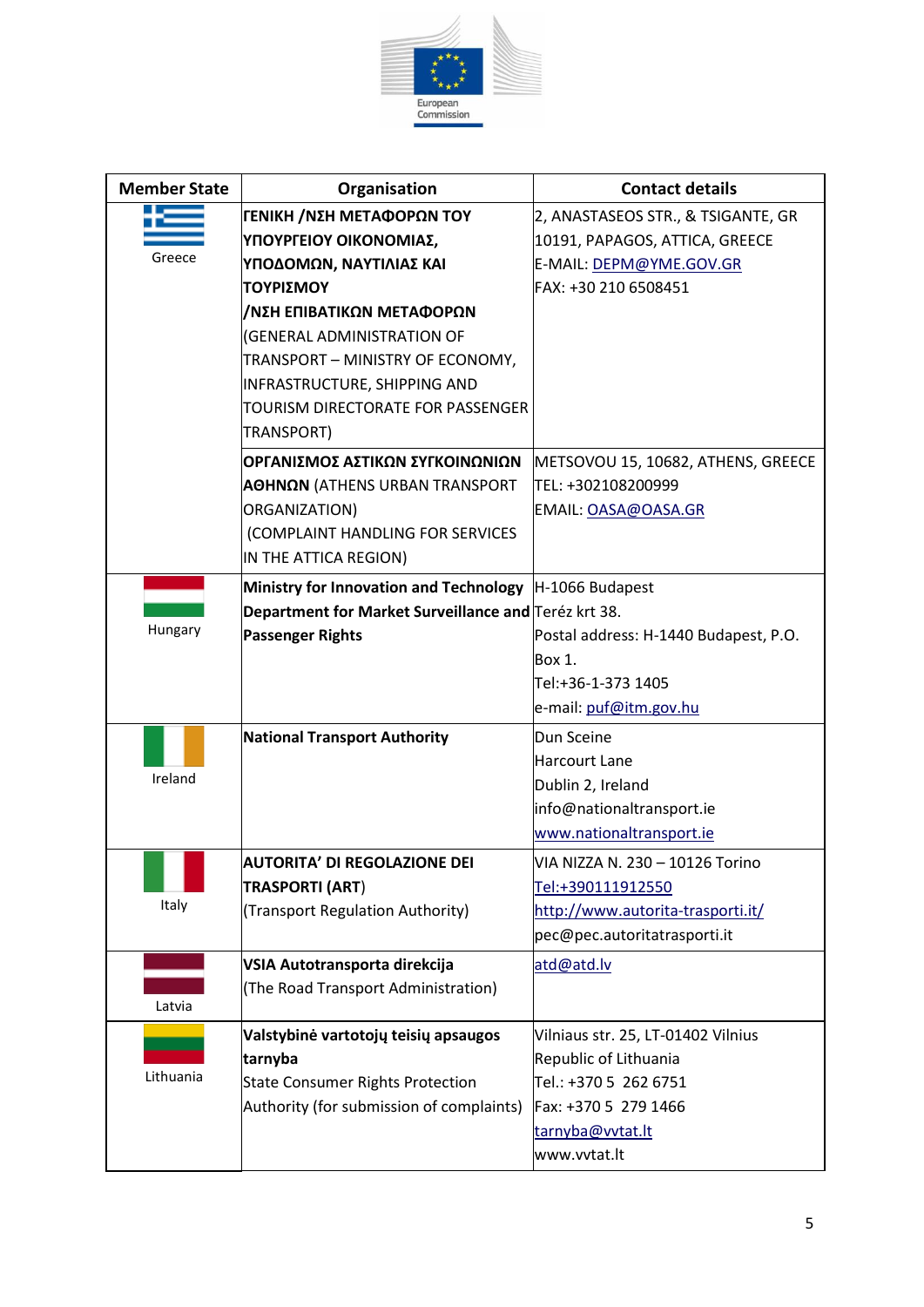

| <b>Member State</b> | Organisation                             | <b>Contact details</b>                     |
|---------------------|------------------------------------------|--------------------------------------------|
|                     | Valstybinė kelių 6nspektor inspekcija    | Švitrigailos str. 42, LT-03209 Vilnius     |
|                     | prie Susisiekimo ministerijos            | Republic of Lithuania                      |
|                     | State Road Transport Inspectorate        | Tel.: +370 5 278 5602                      |
|                     | (for the general enforcement of the      | Fax: +370 5 213 2270                       |
|                     | Regulation as regards regular services)  | vkti@vkti.gov.lt                           |
|                     |                                          | www.vkti.gov.lt                            |
|                     | Ministère de la Protection des           | Tel: +352 247-73700                        |
|                     | <b>consommateurs</b>                     | passagers@mpc.etat.lu                      |
| Luxembourg          | 271, route d'Arlon                       |                                            |
|                     | L-1150 Luxembourg                        | https://guichet.public.lu/fr/citoyens/cito |
|                     | Adresse postale :                        | yennete/protection-                        |
|                     | <b>B.P 119</b>                           | consommateur/droits-voyageurs/droit-       |
|                     | L-2011 Luxembourg                        | passagers-autocars.html                    |
|                     |                                          |                                            |
|                     | <b>Malta Competition and Consumer</b>    | Mizzi House, National Road                 |
|                     | <b>Affairs Authority</b>                 | Blata l-Bajda, Hamrun HMR 9010             |
| Malta               |                                          | landpassangerrights.mccaa@mccaa.org.       |
|                     |                                          | mt                                         |
|                     |                                          | Tel: +356 2395 2000                        |
|                     |                                          | Fax: +356 2124 2406                        |
|                     |                                          | www.mccaa.org.mt                           |
|                     | Inspectie Leefomgeving en Transport      | Postbus 16191                              |
|                     | (ILT) – Ministerie van Infrastructuur en | 2500 BD Den Haag                           |
| Netherlands         | Waterstaat                               | Tel: + 31 (0) 88 489 00 00                 |
|                     | ILT/Rail en Wegvervoer                   | www.ilent.nl                               |
|                     | Human Environment and Transport          |                                            |
|                     | Inspectorate (ILT) - Ministry of         |                                            |
|                     | Infrastructure and Water Management)     |                                            |
|                     | Główny Inspektorat Transportu            | Al. Jerozolimskie 94                       |
|                     | <b>Drogowego</b>                         | 00-807 Warszawa                            |
| Poland              |                                          | tel. +48 22 220 40 00                      |
|                     |                                          | fax +48 22 220 48 99                       |
|                     |                                          | www.gitd.gov.pl                            |
|                     |                                          | info@gitd.gov.pl                           |
|                     | The regional authorities responsible for |                                            |
|                     | bus and coach passenger rights:          |                                            |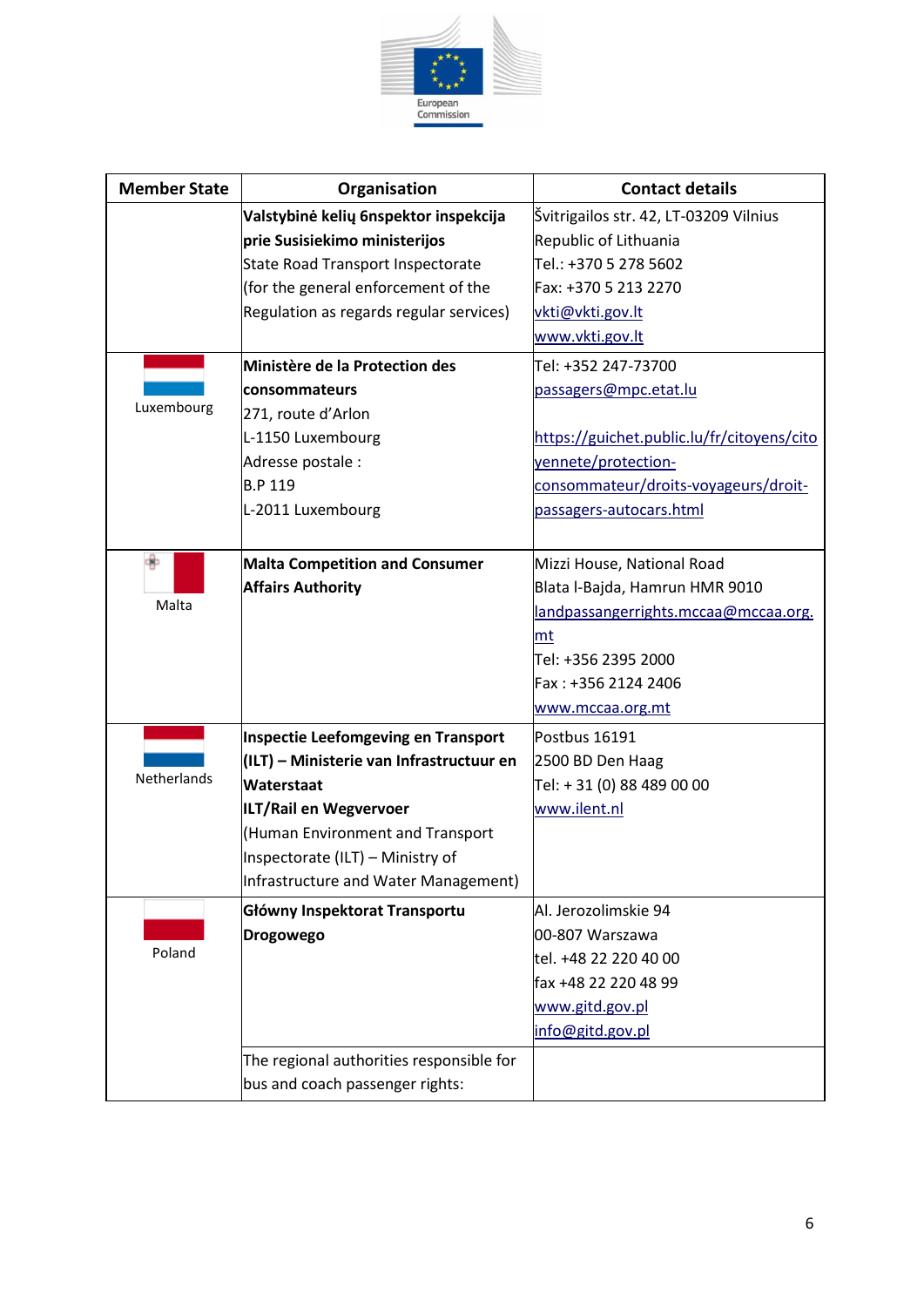

| <b>Member State</b> | Organisation                    | <b>Contact details</b>           |
|---------------------|---------------------------------|----------------------------------|
|                     | Urząd Marszałkowski Województwa | Wybrzeże Słowackiego 12-14       |
|                     | Dolnośląskiego                  | 50-411 Wrocław                   |
|                     |                                 | tel. +48 71 776 90 53            |
|                     |                                 | fax +48 71 341 81 48             |
|                     |                                 | www.umwd.dolnyslask.pl           |
|                     |                                 | umwd@dolnyslask.pl               |
|                     | Urząd Marszałkowski Województwa | Plac Teatralny 2                 |
|                     | Kujawsko-Pomorskiego            | Toruń 87-100                     |
|                     |                                 | tel. +48 56 621 86 00, 621 86 10 |
|                     |                                 | fax +48 56 621 87 23             |
|                     |                                 | www.kujawsko-pomorskie.pl        |
|                     |                                 | punkt.informacyjny@kujawsko-     |
|                     |                                 | pomorskie.pl                     |
|                     | Urząd Marszałkowski Województwa | ul. Spokojna 4                   |
|                     | Lubelskiego                     | 20-074 Lublin                    |
|                     |                                 | tel. +48 81 441 66 00            |
|                     |                                 | fax +48 81 441 66 02             |
|                     |                                 | www.lubelskie.pl                 |
|                     |                                 | info@lubelskie.pl                |
|                     | Urząd Marszałkowski Województwa | ul. Podgórna 7                   |
|                     | Lubuskiego                      | 65-057 Zielona Góra              |
|                     |                                 | tel. +48 68 456 52 00            |
|                     |                                 | fax +48 68 456 52 96             |
|                     |                                 | www.lubuskie.pl                  |
|                     |                                 | kancelaria.ogolna@lubuskie.pl    |
|                     | Urząd Marszałkowski Województwa | al. Piłsudskiego 8               |
|                     | Łódzkiego                       | 90-051 Łódź                      |
|                     |                                 | tel. +48 42 663 30 00            |
|                     |                                 | fax +48 42 663 33 80             |
|                     |                                 | www.lodzkie.pl                   |
|                     |                                 | info@lodzkie.pl                  |
|                     | Urząd Marszałkowski Województwa | ul. Racławicka 56                |
|                     | Małopolskiego                   | 30-017 Kraków                    |
|                     |                                 | tel. +48 12 630 31 07            |
|                     |                                 | fax +48 12 616 01 24             |
|                     |                                 | www.malopolskie.pl               |
|                     |                                 | urzad@malopolska.mw.gov.pl       |
|                     |                                 | urzad@umwm.pl                    |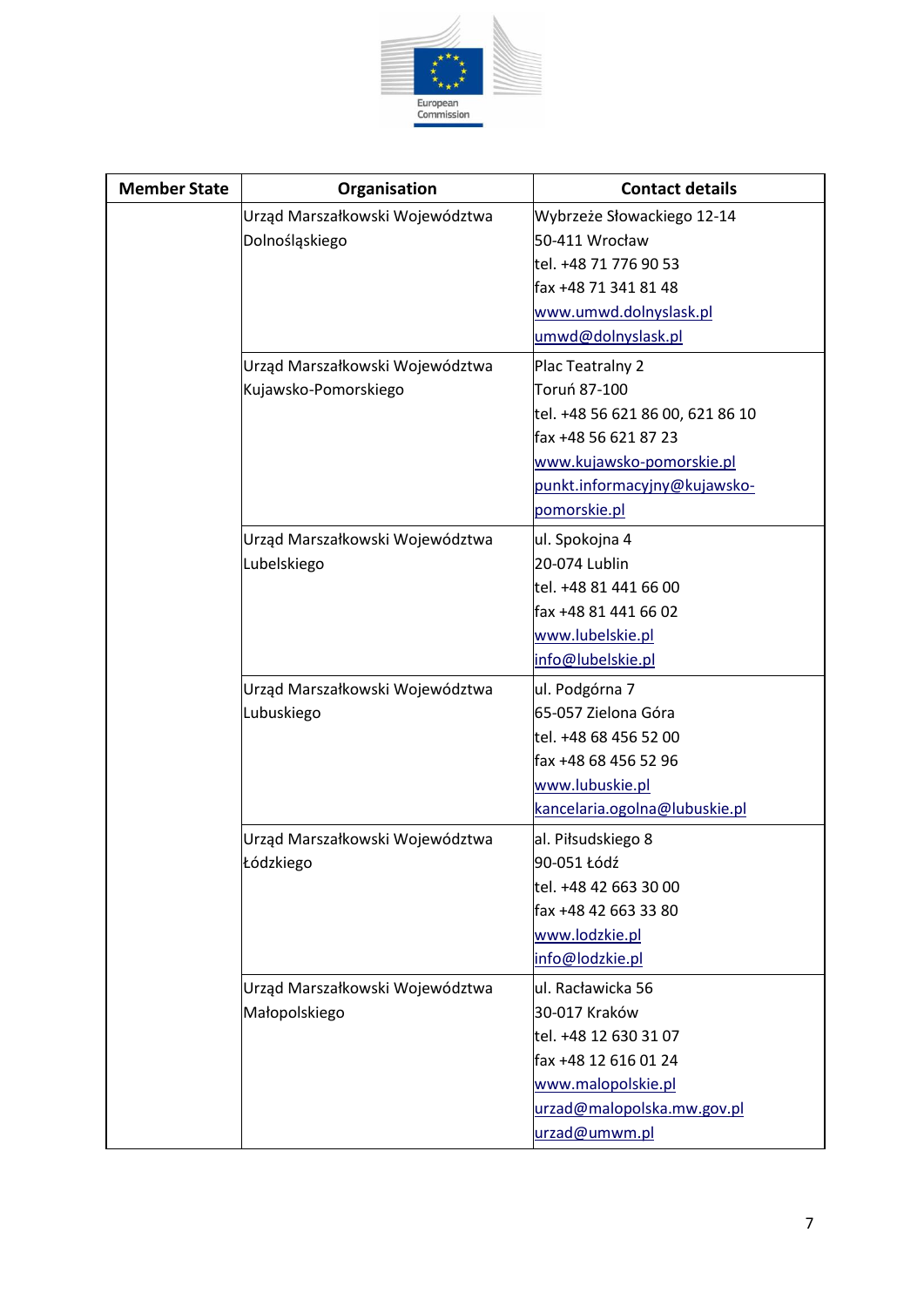

| <b>Member State</b> | Organisation                    | <b>Contact details</b>               |
|---------------------|---------------------------------|--------------------------------------|
|                     | Urząd Marszałkowski Województwa | ul. Jagiellońska 26                  |
|                     | Mazowieckiego                   | 03-719 Warszawa                      |
|                     |                                 | tel. +48 22 597 91 00                |
|                     |                                 | fax +48 22 597 92 90                 |
|                     |                                 | www.mazovia.pl                       |
|                     |                                 | 8nspe marszalkowski@mazovia.pl       |
|                     | Urząd Marszałkowski Województwa | ul. Piastowska 14                    |
|                     | Opolskiego                      | 45-082 Opole                         |
|                     |                                 | tel. +48 77 541 65 10                |
|                     |                                 | fax +48 77 541 65 11                 |
|                     |                                 | www.umwo.opole.pl                    |
|                     |                                 | umwo@umwo.opole.pl                   |
|                     | Urząd Marszałkowski Województwa | al. Łukasza Cieplińskiego 4          |
|                     | Podkarpackiego                  | 35-010 Rzeszów                       |
|                     |                                 | skr. Pocz. 17                        |
|                     |                                 | tel. +48 17 850 17 00                |
|                     |                                 | fax +48 17 850 17 01                 |
|                     |                                 | www.podkarpackie.pl                  |
|                     |                                 | urzad@podkarpackie.pl                |
|                     | Urząd Marszałkowski Województwa | ul. Kardynała Stefana Wyszyńskiego 1 |
|                     | Podlaskiego                     | 15-888 Białystok                     |
|                     |                                 | tel. +48 85 665 45 49                |
|                     |                                 | fax +48 85 665 45 67                 |
|                     |                                 | www.wrotapodlasia.pl                 |
|                     |                                 | kancelaria@wrotapodlasia.pl          |
|                     | Urząd Marszałkowski Województwa | ul. Okopowa 21/27                    |
|                     | Pomorskiego                     | 80-810 Gdańsk                        |
|                     |                                 | tel. +48 58 326 85 55                |
|                     |                                 | fax +48 58 326 85 56                 |
|                     |                                 | www.pomorskie.eu                     |
|                     |                                 | info@pomorskie.eu                    |
|                     | Urząd Marszałkowski Województwa | ul. Ligonia 46                       |
|                     | Śląskiego                       | 40-037 Katowice                      |
|                     |                                 | tel. +48 32 207 88 88                |
|                     |                                 | fax +48 32 774 09 35                 |
|                     |                                 | www.slaskie.pl                       |
|                     |                                 | kancelaria@slaskie.pl                |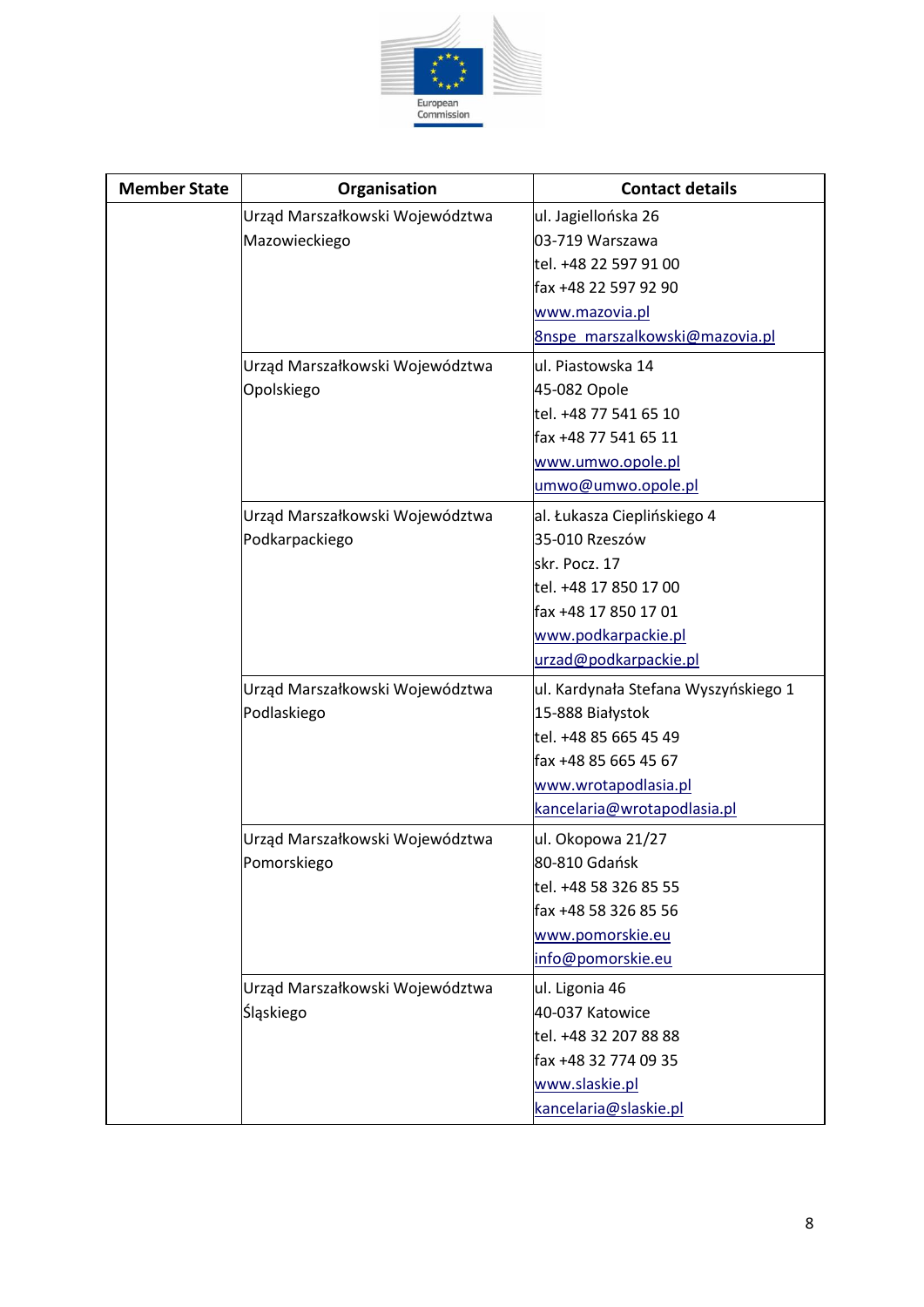

| <b>Member State</b> | Organisation                                                                       | <b>Contact details</b>                  |
|---------------------|------------------------------------------------------------------------------------|-----------------------------------------|
|                     | Urząd Marszałkowski Województwa                                                    | al. IX Wieków Kielc 3                   |
|                     | Świętokrzyskiego                                                                   | 25-516 Kielce                           |
|                     |                                                                                    | tel. +48 41 342 18 78                   |
|                     |                                                                                    | fax +48 41 344 52 65                    |
|                     |                                                                                    | www.sejmik.kielce.pl                    |
|                     |                                                                                    | kancelaria@sejmik.kielce.pl             |
|                     | Urząd Marszałkowski Województwa                                                    | ul. Emilii Plater 1                     |
|                     | Warmińsko-Mazurskiego                                                              | 10-562 Olsztyn                          |
|                     |                                                                                    | tel. +48 89 521 90 00                   |
|                     |                                                                                    | fax +48 89 521 95 69                    |
|                     |                                                                                    | www.warmia.mazury.pl                    |
|                     |                                                                                    | dum@warmia.mazury.pl                    |
|                     | Urząd Marszałkowski Województwa                                                    | al. Niepodległości 34                   |
|                     | Wielkopolskiego                                                                    | 61-714 Poznań                           |
|                     |                                                                                    | tel. +48 61 626 66 66                   |
|                     |                                                                                    | fax +48 61 626 67 44                    |
|                     |                                                                                    | www.umww.pl                             |
|                     |                                                                                    | info@umww.pl                            |
|                     | Urząd Marszałkowski Województwa                                                    | ul. Korsarzy 34                         |
|                     | Zachodniopomorskiego                                                               | 70-540 Szczecin                         |
|                     |                                                                                    | tel. +48 91 480 72 43, 480 72 53        |
|                     |                                                                                    | fax +48 91 489 39 68                    |
|                     |                                                                                    | www.wzp.pl                              |
|                     |                                                                                    | marszalek@wzp.pl                        |
|                     | Autoridade da Mobilidade e dos                                                     | Palácio Coimbra, Rua de Santa Apolónia, |
|                     | <b>Transportes</b>                                                                 | n.º 53, 1100-468 Lisboa                 |
| Portugal            | (Authority for Mobility and Transport)                                             | Tel: +351 211 025 800                   |
|                     |                                                                                    | www.amt-autoridade.pt                   |
|                     |                                                                                    | geral@amt-autoridade.pt                 |
|                     | Inspectoratul de Stat pentru Controlul in Blvd. Dinicu Golescu, no. 38, district 1 |                                         |
|                     | <b>Transportul Rutier</b>                                                          | Bucharest, Romania                      |
| Romania             | (State Inspectorate for Road Transport                                             | Tel.: +40213136320                      |
|                     | Control)                                                                           | Fax:+40213116680                        |
|                     |                                                                                    | relatii-publice@isctr-mt.ro             |
|                     |                                                                                    | www.isctr-mt.ro                         |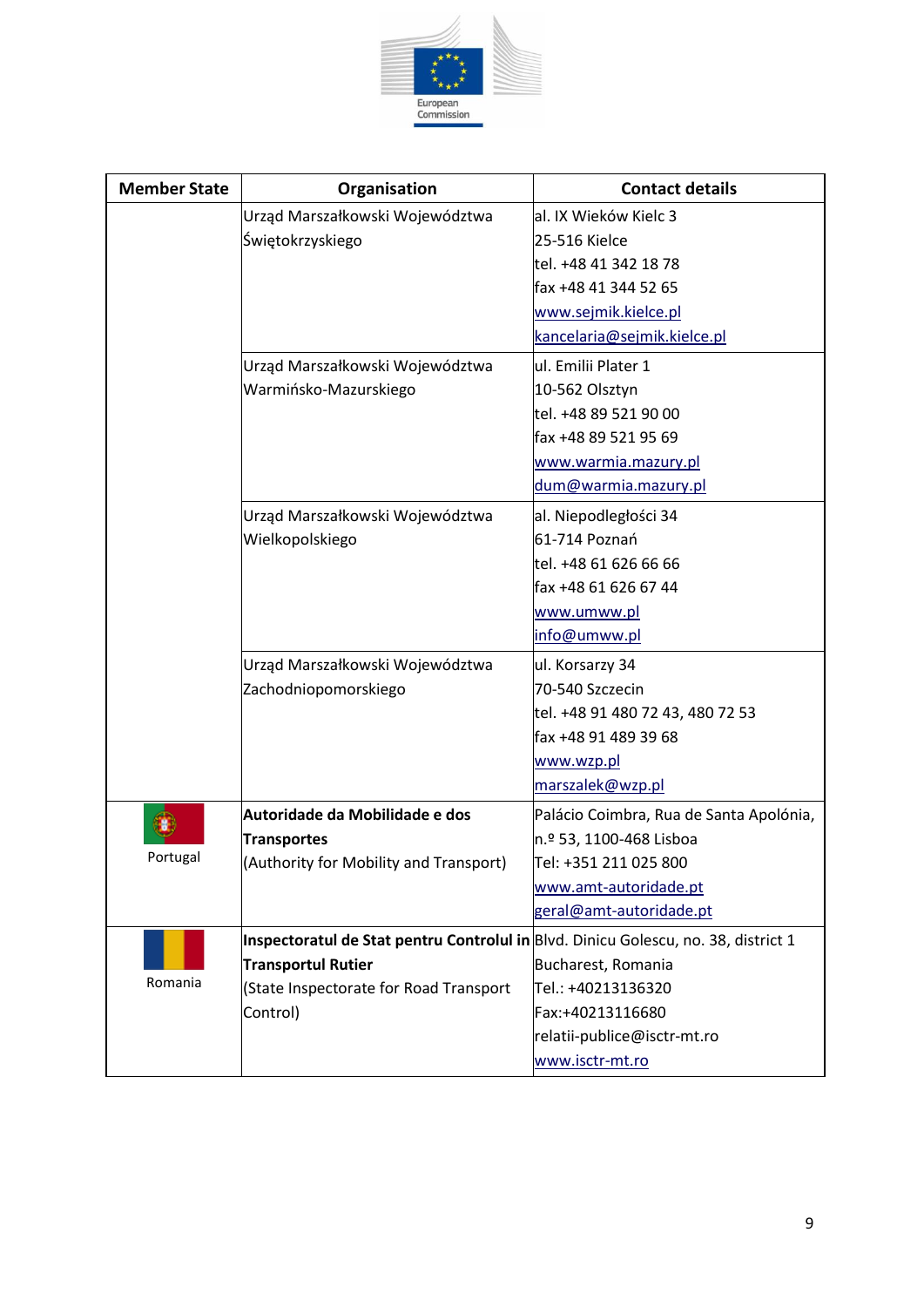

| <b>Member State</b> | Organisation                              | <b>Contact details</b>                   |
|---------------------|-------------------------------------------|------------------------------------------|
| 电                   | Slovenská obchodná inšpekcia –            | Prievozská 32                            |
|                     | Ústredný 10nspektorat                     | 827 99 Bratislava 27, Slovakia           |
| Slovakia            | (Slovak Trade Inspection - Central        | Tel.: +421 2 58272 103                   |
|                     | Inspectorate)                             | +421 2 58272 140                         |
|                     |                                           | Fax: +421 2 53414 996                    |
|                     |                                           | info@soi.sk                              |
|                     |                                           | www.soi.sk                               |
|                     | MINISTERSTVO DOPRAVY, VÝSTAVBY A          | Namestie slobody 6                       |
|                     | <b>REGIONÁLNEHO ROZVOJA</b>               | 810 05 Bratislava                        |
|                     | (Ministry of Transport, Construction and  | Slovak Republic                          |
|                     | <b>Regional Development)</b>              | www.minop.sk                             |
|                     | Ministrstvo za infrastrukturo             | Langusova ulica 4                        |
|                     | (Ministry of Infrastructure)              | 1000 Ljubljana, Slovenia                 |
| Slovenia            |                                           | gp.mzi@gov.si                            |
|                     |                                           | www.mzi.gov.si                           |
|                     | Ministerio de Transportes, Movilidad y    | Paseo de la Castellana nº 67. C.P. 28071 |
|                     | Agenda Urbana - Secretaría General de     | Madrid.                                  |
| Spain               | <b>Transportes, Movilidad y Agenda</b>    | www.mitma.es                             |
|                     | Urbana - Secretaría General de            | Tel: +3491 597 70 00                     |
|                     | Transportes y Movilidad - Dirección       | atencionciudadano@mitma.es               |
|                     | General de Transporte Terrestre.          | dirgtt@mitma.es                          |
|                     | (Ministry of Transport, Mobility and      |                                          |
|                     | Urban Agenda) at national level           |                                          |
|                     | Ministerio de Consumo                     | Paseo del Prado 18-20                    |
|                     |                                           | 28014 Madrid                             |
|                     |                                           | Tel: +34 91 596 10 00                    |
|                     |                                           |                                          |
|                     | Dirección General de Consumo              | C/ Príncipe de Vergara, 54               |
|                     | (Consumers Ministry)<br>at national level | 28006 - Madrid<br>Tel. 91 431 24 53      |
|                     |                                           | dgconsumo@mscbs.es                       |
|                     |                                           | http://aplicaciones.consumo-             |
|                     |                                           | inc.es/cidoc/Consultas/dirMapas.aspx?ta  |
|                     |                                           | bla=dirconsum                            |
|                     | Regional authorities:                     | https://www.mitma.es/transporte-         |
|                     |                                           | terrestre/actividades-servicios/contacto |
|                     | País Vasco                                | C/ Donostia-San Sebastián, 1 C.P. 01010  |
|                     | Viceconsejería de Transportes.            | Vitoria (Álava).                         |
|                     | Departamento de Medio Ambiente y          | Tel: +34 945 01 97 14                    |
|                     | Política Territorial. Gobierno Vasco.     | Email: dt-trans@ej-gv.es                 |
|                     |                                           |                                          |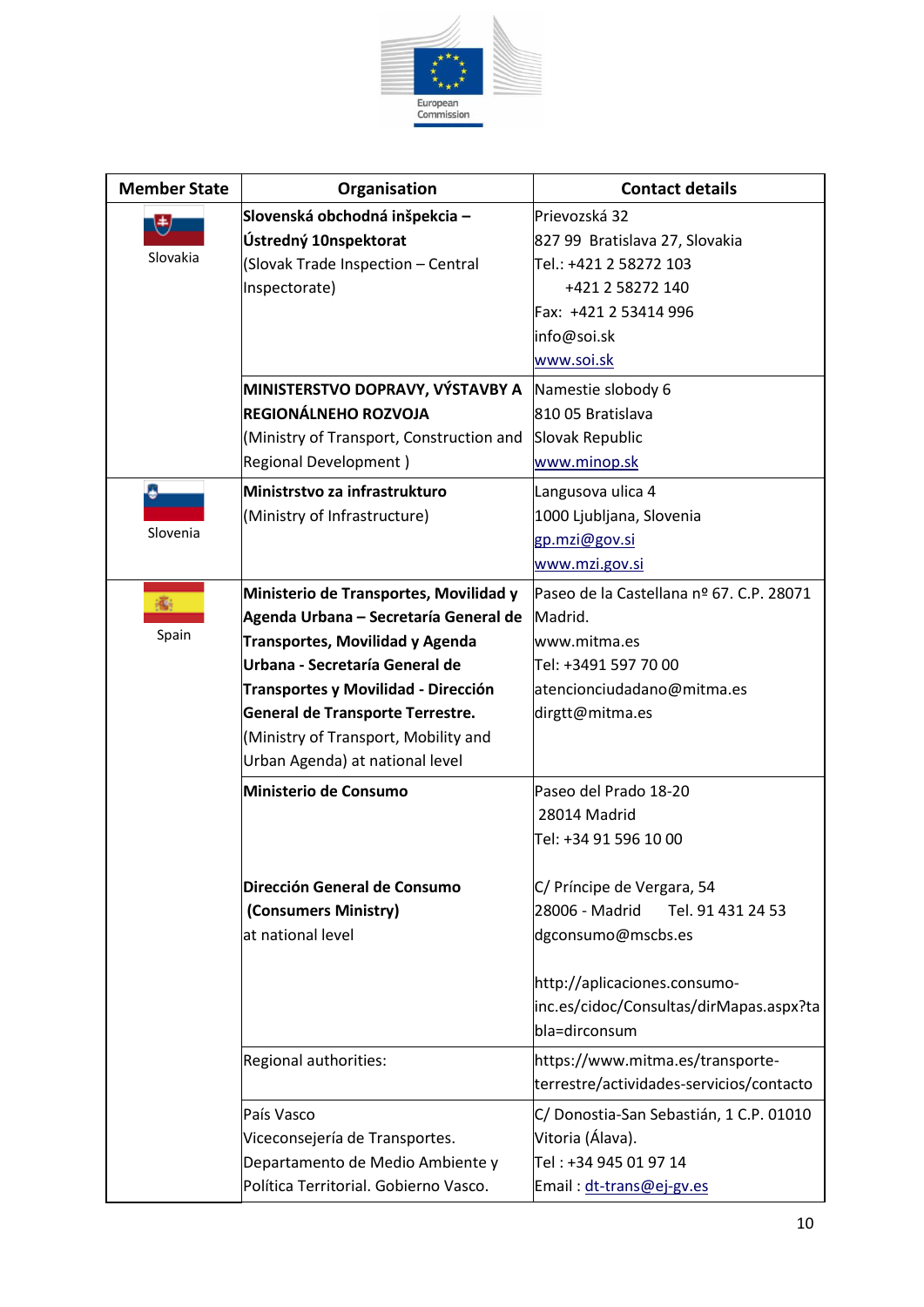

| <b>Member State</b> | Organisation                                      | <b>Contact details</b>                                   |
|---------------------|---------------------------------------------------|----------------------------------------------------------|
|                     | Cataluña<br>Dirección General de Transportes y de | Avda. de Josep Tarradellas, 2-6. C.P<br>08029 Barcelona. |
|                     | Movilidad.                                        | Tel: +3493 495 80 00                                     |
|                     | Departamento de Territorio y                      | Email: dgtm.tes@gencat.cat                               |
|                     | Sostenibilidad. Generalidad de Cataluña.          |                                                          |
|                     | Galicia                                           | Plaza de Europa, 5-A, 2ª planta. C.P                     |
|                     | Dirección General de Transportes.                 | 15781 Santiago de Compostela (La                         |
|                     | Consejería de Medio Ambiente,                     | Coruña).                                                 |
|                     | Territorio, e Infraestructura. Xunta de           | Tel: +34981 54 45 81                                     |
|                     | Galicia.                                          | Email: mobilidade@xunta.es                               |
|                     | Andalucía.                                        | Avda. Diego Martínez Barrio, 10, 3ª. C.P                 |
|                     | Dirección General de Movilidad.                   | 41071 Sevilla                                            |
|                     | Consejería de Fomento y                           | Tel:+34 955 92 68 00                                     |
|                     | Vivienda. Junta de Andalucía.                     | Email: dgm.cfv@juntadeandalucia.es                       |
|                     | <b>Asturias</b>                                   | C/ Coronel Aranda, 2-3ª Sector derecho                   |
|                     | Dirección General de Transportes y                | Edificio Administrativo. C.P. 33005                      |
|                     | Movilidad. Consejería de Fomento,                 | Oviedo (Asturias).                                       |
|                     | Ordenación Territorial y Medio                    | Tel: +34985 10 55 25                                     |
|                     | Ambiente. Gobierno del Principado de              | Email:                                                   |
|                     | Asturias.                                         | anamaria.sanchezmuniz@asturias.org                       |
|                     |                                                   | SAC@asturias.org                                         |
|                     | Cantabria.                                        | C/ Cádiz, 2 C.P. 39002 Santander                         |
|                     | Dirección General de Transportes y                | (Cantabria).                                             |
|                     | Comunicaciones.                                   | Tel:+34 942 36 74 12                                     |
|                     | Consejería de Innovación, Industria,              | Email: ttesycom@cantabriasi.org                          |
|                     | Turismo y Comercio. Gobierno de                   |                                                          |
|                     | Cantabria.                                        |                                                          |
|                     | La Rioja                                          | C/Marqués de Murrieta, 76. C.P. 26071                    |
|                     | Dirección General de Obras Públicas y             | Logroño (La Rioja)                                       |
|                     | Transportes. Consejería de Obras                  | Tel: +34941 29 12 86                                     |
|                     | Públicas, Política Local y Territorial.           | Email:                                                   |
|                     | Gobierno de La Rioja.                             | dg.obraspublicas.oopp@larioja.org                        |
|                     | Murcia                                            | Plaza de Santoña, 6-1ª C.P. 30071 Murcia                 |
|                     | Dirección General de Transportes y                | Tel:+34 968 36 23 76                                     |
|                     | Puertos .Consejería de Obras Públicas y           | Email: mcarmen.morga@carm.es                             |
|                     | Ordenación del Territorio. Región de              |                                                          |
|                     | Murcia.                                           |                                                          |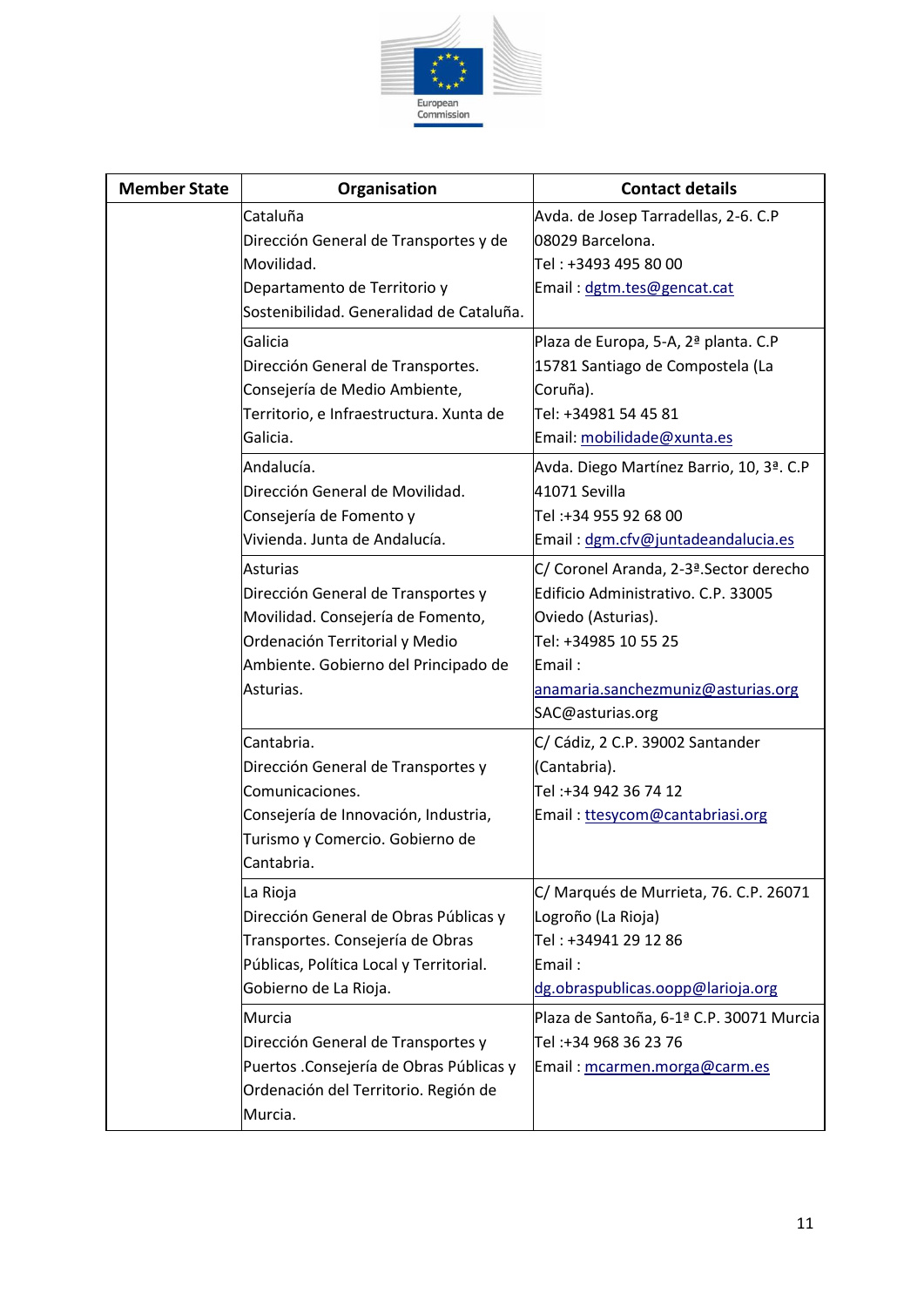

| <b>Member State</b> | Organisation                                                                        | <b>Contact details</b>                                 |
|---------------------|-------------------------------------------------------------------------------------|--------------------------------------------------------|
|                     | Aragón                                                                              | Pº María Agustín, 36 Edificio Pignatelli.              |
|                     | Dirección General de Transportes y                                                  | C.P. 50071 Zaragoza                                    |
|                     | Planificación de Infraestructuras.                                                  | Tel: +34976 71 45 44                                   |
|                     | Consejería de Obras Públicas, Urbanismo, - E-mail: dgtransportes@aragon.es          |                                                        |
|                     | Vivienda y Transportes. Gobierno de                                                 |                                                        |
|                     | Aragón.                                                                             |                                                        |
|                     | Castilla-La Mancha                                                                  | Paseo Cristo de la Vega, s/n C.P. 45071                |
|                     | Viceconsejería de Fomento. Consejería                                               | Toledo.                                                |
|                     | de Fomento. Gobierno Regional de                                                    | Tel: +34925 26 69 00                                   |
|                     | Castilla-La Mancha.                                                                 | Email: viceconsejeria.fomento@jccm.es                  |
|                     | Las Canarias                                                                        | C/ La Marina, 53, puerta 3-1 <sup>ª</sup> planta. C.P. |
|                     | Dirección General de Transportes.                                                   | 38001 Santa Cruz de Tenerife                           |
|                     | Consejería de Obras                                                                 | Tel :+34 922 92 40 07                                  |
|                     | Públicas, Transportes y Política                                                    | Email:                                                 |
|                     | Territorial. Gobierno de Canarias.                                                  | bmatexp@gobiernodecanarias.org                         |
|                     | Navarra                                                                             | C/ Alhóndiga, 1-2 <sup>ª</sup> planta. C.P. 31002      |
|                     | Dirección General de Ordenación del                                                 | Pamplona (Navarra)                                     |
|                     | Territorio, Movilidad y Vivienda.                                                   | Tel: +34848 42 75 45                                   |
|                     | Consejería de Fomento. Gobierno de                                                  | Email: transportes@navarra.es                          |
|                     | Navarra.                                                                            |                                                        |
|                     |                                                                                     |                                                        |
|                     | Extremadura                                                                         | Avda. De las Comunidades, s/n. C.P.                    |
|                     | Dirección General de Transportes,                                                   | 06800 Mérida (Badajoz)                                 |
|                     | Ordenación del Territorio y Urbanismo.                                              | Tel : +34924 33 20 00                                  |
|                     | Consejería de Fomento, Vivienda,                                                    | Email: dgterritorio.fomento@gobex.es                   |
|                     | Ordenación del Territorio y Turismo.                                                | dgtrans.marpat@juntaex.es                              |
|                     | lGobierno de Extremadura.                                                           |                                                        |
|                     | Las Illes Balears                                                                   | C/ Eusebio Estada, 28-1º. C.P.07004                    |
|                     | Dirección General de Transportes                                                    | Palma de Mallorca.                                     |
|                     | Terrestres. Consejería de                                                           | Tel: +34971 17 62 00                                   |
|                     | Agricultura, Medio Ambiente y Territorio. Email: aserra@dgmobil.caib.es             |                                                        |
|                     | Gobierno de las Illes Balears.                                                      | directorgeneral@dgmobil.caib.es                        |
|                     | Madrid                                                                              | C/ Orense, 60. C.P. 28020 Madrid.                      |
|                     | Dirección General de Transportes.                                                   | Tel: +3491 580 28 00                                   |
|                     | Consejería de Transportes,                                                          | Email :                                                |
|                     | Infraestructura y Vivienda. Comunidad de <b>secretaria.director.ttes@madrid.org</b> |                                                        |
|                     | Madrid.                                                                             | transportes.dgt@madrid.org                             |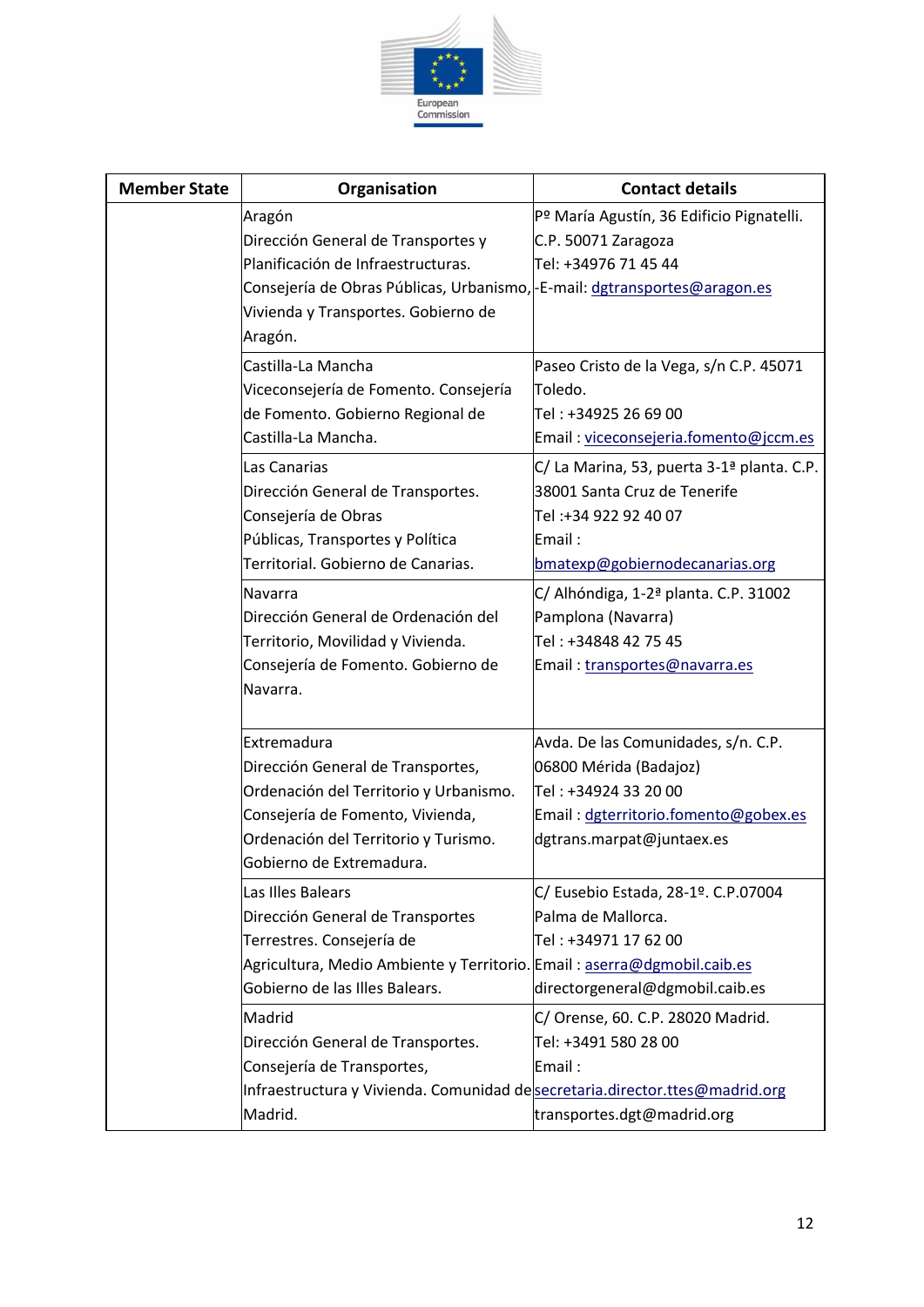

| <b>Member State</b> | Organisation                                                      | <b>Contact details</b>                 |
|---------------------|-------------------------------------------------------------------|----------------------------------------|
|                     | Castilla y León                                                   | C/ Rigoberto Cortejoso, 14. C.P. 47014 |
|                     | Dirección General de Transportes.                                 | Valladolid                             |
|                     | Consejería de Fomento y Medio                                     | Tel:+34 983 41 90 00                   |
|                     | Ambiente. Junta de Castilla y León.                               | Email: cabgomjo@jcyl.es                |
|                     | Generalitat Valenciana. Consejería de                             | C/Democracia, 77                       |
|                     | Vivienda, Obras Públicas y Vertebración                           | 46018                                  |
|                     | del Territorio. Dirección General de                              | Valencia                               |
|                     | Obras Públicas, Transportes y Movilidad                           | Tel: 963866000                         |
|                     |                                                                   | E-mail:cit@gva.es                      |
|                     |                                                                   | http://www.habitatge.gva.es/           |
|                     |                                                                   | web/transportes                        |
|                     | Ciudad de Ceuta                                                   | Plaza de África s/n. C.P. 51001 Ceuta  |
|                     | Servicio de Transportes Terrestres.                               | Tel: +34956 52 23 41                   |
|                     | Consejería Vicepresidencia primera de la Email : smoreno@ceuta.es |                                        |
|                     | Mesa de la Asamblea. Ciudad de Ceuta.                             | tasastransporte@ceuta.es               |
|                     | Ciudad de Melilla                                                 | Cargadero del Mineral, local nº 10     |
|                     | Oficina Técnica de Transporte Terrestre.                          | Código postal:52004                    |
|                     | Dirección General de Gestión Económica                            | Melilla                                |
|                     | Administrativa de Medio Ambiente.                                 | Tel: +34 95/2976144                    |
|                     | Consejería de Medio Ambiente. Ciudad                              | transportesterrestres@melilla.es       |
|                     | de Melilla.                                                       |                                        |
|                     | <b>Konsumentverket</b>                                            | Box 48                                 |
| Sweden              | (Swedish Consumer Agency)                                         | SE-651 02 Karlstad, Sweden             |
|                     |                                                                   | Tel.: +46 771-42 33 00                 |
|                     |                                                                   | konsumentverket@konsumentverket.se     |
|                     |                                                                   | www.konsumentverket.se                 |
|                     | Allmänna reklamationsnämnden (ARN)                                | <b>Box 174</b>                         |
|                     | (National Board for Consumer                                      | 10123 Stockholm                        |
|                     | Complaints)                                                       | Tel: +46 8 508 860 00                  |
|                     |                                                                   | Fax: +46 8 508 860 01                  |
|                     |                                                                   | arn@arn.se                             |
|                     |                                                                   | www.arn.se                             |
|                     | Transportstyrelsen                                                | kontakt@transportstyrelsen.se          |
|                     | (Swedish Transport Agency)                                        | www.transportstyrelsen.se              |
|                     |                                                                   |                                        |
|                     |                                                                   |                                        |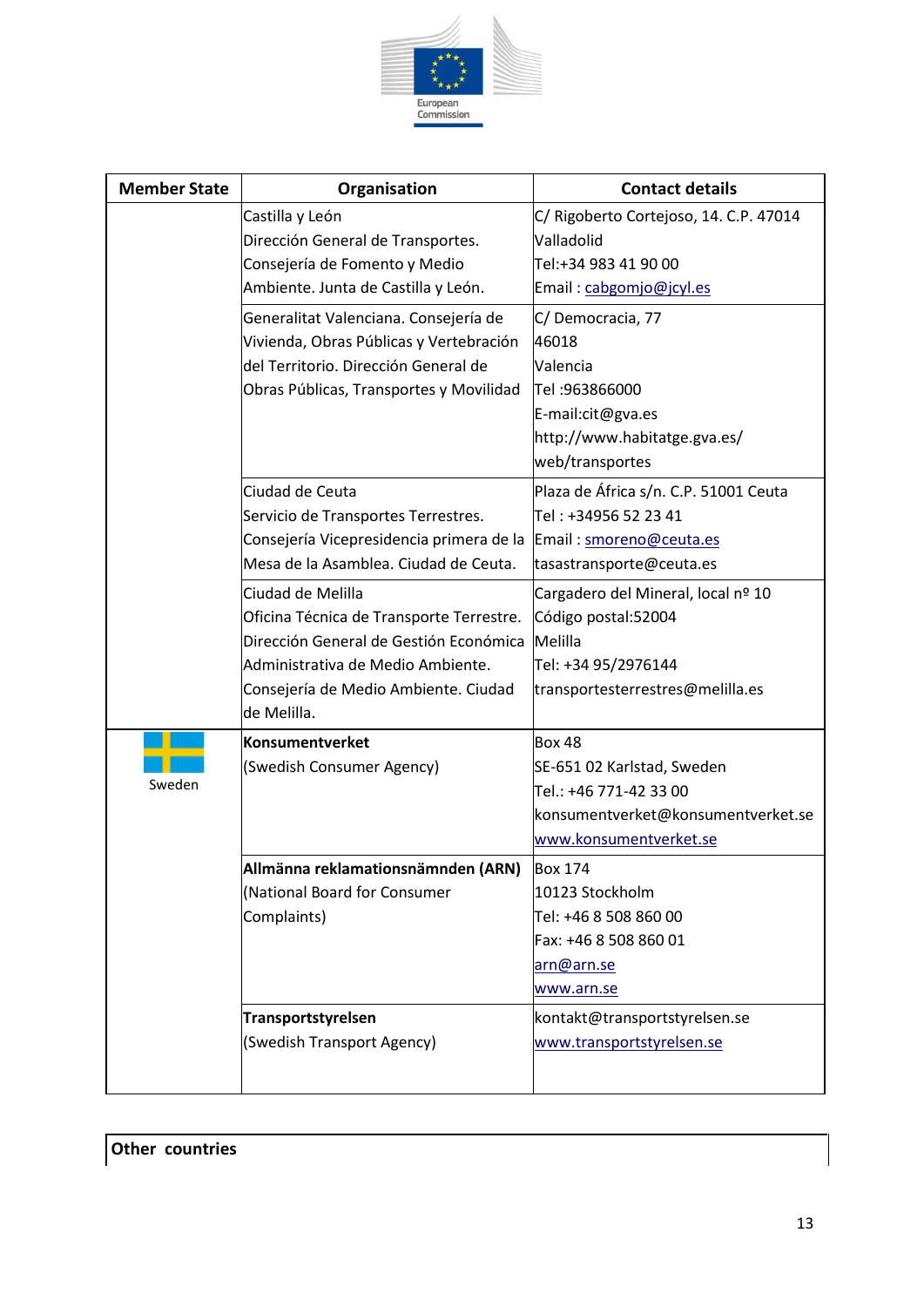

| <b>Other countries</b> |                                                                                                                                                                     |                                                                                                                                                                                                                                                                                                                                         |  |
|------------------------|---------------------------------------------------------------------------------------------------------------------------------------------------------------------|-----------------------------------------------------------------------------------------------------------------------------------------------------------------------------------------------------------------------------------------------------------------------------------------------------------------------------------------|--|
| Iceland                | <b>Transport Authority</b><br>(Samgöngustofa)                                                                                                                       | http://www.icetra.is/                                                                                                                                                                                                                                                                                                                   |  |
| Norway                 | Norwegian Public Roads Administration<br>(Statens Vegvesen)<br><b>Travel Complaint Handling Body</b>                                                                |                                                                                                                                                                                                                                                                                                                                         |  |
| Switzerland            | Office fédéral des transports (OFT)                                                                                                                                 | Organisme de contrôle de l'application<br>Droits des passagers<br>3003 Berne<br>droits.passagers@bav.admin.ch<br>https://www.bav.admin.ch/bav/fr/home/<br>droit/lois-ordonnances-conventions-<br>internationales/principales-lois-et-<br>ordonnances/droits-des-<br>passagers/organisme-charge-du-<br>controle-de-l-application%20.html |  |
| United Kingdom         | <b>Bus Users England</b><br>- complaints handling body for bus and<br>coach services in England (except buses<br>in London), and Birmingham Coach<br><b>Station</b> | Princes Exchange,<br>Princes Square,<br>Leeds LS1 4HY<br>Tel: +44 300 111 0001<br>Email: enquiries@bususers.org                                                                                                                                                                                                                         |  |
|                        | <b>Bus Users Scotland</b><br>- complaints handling body for bus and<br>coach services in Scotland                                                                   | Hopetoun Gate,<br>8b McDonald Road,<br>Edinburgh EH7 4LZ<br>Tel: +44 300 111 0001<br>Email: enquiries@bususers.org                                                                                                                                                                                                                      |  |
|                        | <b>Bus Users Cymru</b><br>- complaints handling body for bus and<br>coach services in Wales                                                                         | PO Box 1045,<br>Cardiff CF11 1JE<br>Tel: +44 300 111 0001<br>Email: enquiries@bususers.org                                                                                                                                                                                                                                              |  |